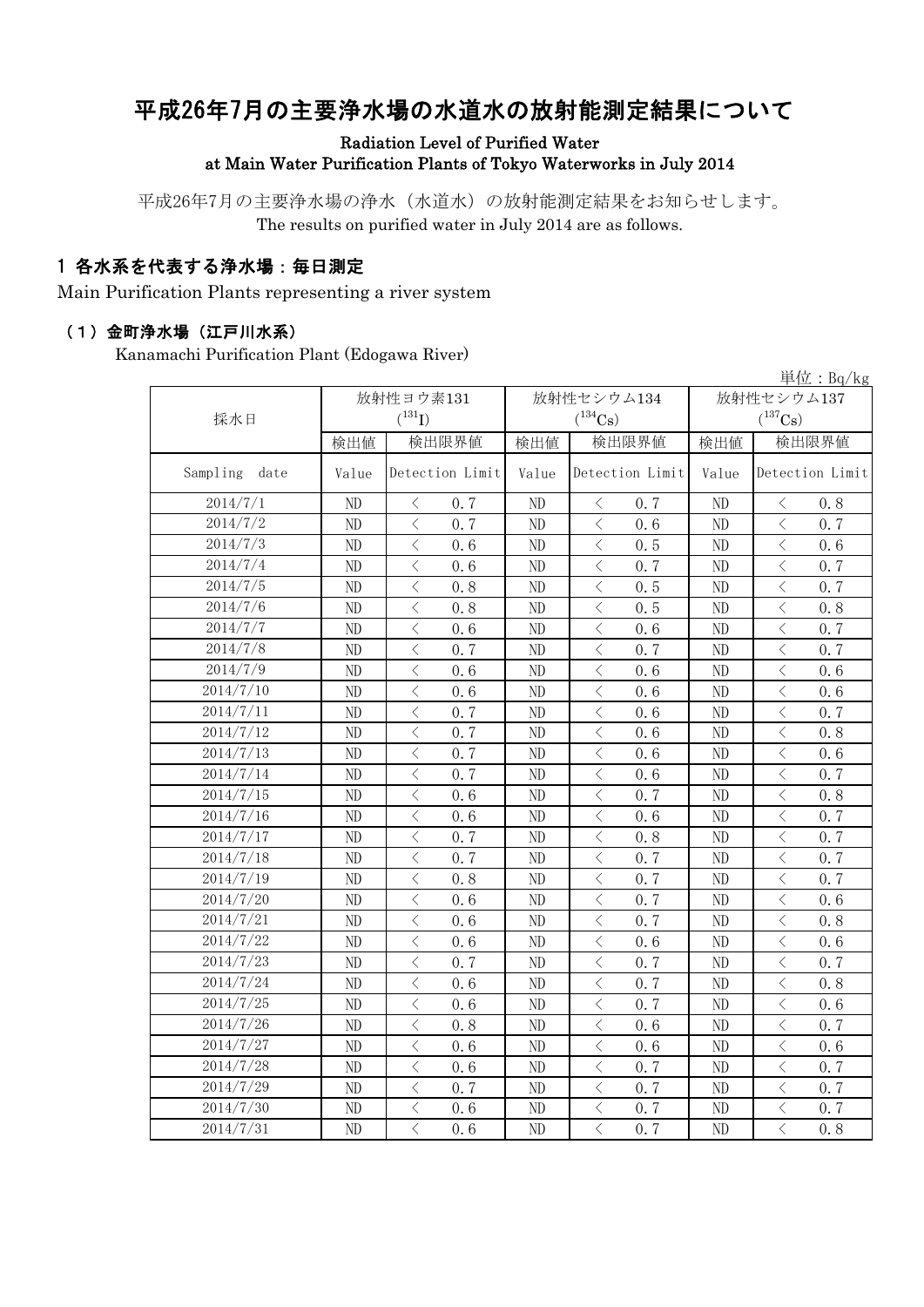### (2)朝霞浄水場 (荒川水系)

Asaka Purification Plant (Arakawa River)

|               |       |                                                 |          |                                                  |       | 単位: $Bq/kg$                                                                                                                                                                         |
|---------------|-------|-------------------------------------------------|----------|--------------------------------------------------|-------|-------------------------------------------------------------------------------------------------------------------------------------------------------------------------------------|
|               |       | 放射性ヨウ素131                                       |          | 放射性セシウム134                                       |       | 放射性セシウム137                                                                                                                                                                          |
| 採水日           |       | $(^{131}I)$                                     |          | $(^{134}Cs)$                                     |       | $(^{137}Cs)$                                                                                                                                                                        |
|               | 検出値   | 検出限界値                                           | 検出値      | 検出限界値                                            | 検出値   | 検出限界値                                                                                                                                                                               |
| Sampling date | Value | Detection Limit                                 | Value    | Detection Limit                                  | Value | Detection Limit                                                                                                                                                                     |
| 2014/7/1      | ND    | $\langle$<br>0.6                                | ND       | $\,$ $\,$ $\,$<br>0.6                            | ND    | 0, 7<br>$\langle$                                                                                                                                                                   |
| 2014/7/2      | ND    | $\langle$<br>0.7                                | $\rm ND$ | $\langle$<br>0.8                                 | ND    | $\langle$<br>0.6                                                                                                                                                                    |
| 2014/7/3      | ND    | $\lt$<br>0.7                                    | ND       | $\lt$<br>0.8                                     | ND    | $\langle$<br>0.6                                                                                                                                                                    |
| 2014/7/4      | ND    | $\,$ $\,$ $\,$<br>0.6                           | ND       | $\lt$<br>0.7                                     | ND    | $\lt$<br>0.6                                                                                                                                                                        |
| 2014/7/5      | ND    | $\langle$<br>0.7                                | ND       | $\lt$<br>0.7                                     | ND    | $\langle$<br>0.7                                                                                                                                                                    |
| 2014/7/6      | ND    | $\,$ $\,$ $\,$<br>0.7                           | ND       | $\langle$<br>0.8                                 | ND    | $\langle$<br>0.6                                                                                                                                                                    |
| 2014/7/7      | ND    | $\overline{\left\langle \right\rangle }$<br>0.6 | ND       | $\lt$<br>0.6                                     | ND    | $\lt$<br>0.6                                                                                                                                                                        |
| 2014/7/8      | ND    | $\overline{\left\langle \right\rangle }$<br>0.7 | ND       | $\langle$<br>0.8                                 | ND    | $\overline{\left\langle \right\rangle }$<br>0.7                                                                                                                                     |
| 2014/7/9      | ND    | $\lt$<br>0.7                                    | ND       | $\lt$<br>0.8                                     | ND    | $\lt$<br>0.7                                                                                                                                                                        |
| 2014/7/10     | ND    | $\overline{\left\langle \right\rangle }$<br>0.6 | ND       | $\overline{\left\langle \right\rangle }$<br>0.7  | ND    | $\overline{\left\langle \right\rangle }$<br>0.6                                                                                                                                     |
| 2014/7/11     | ND    | $\lt$<br>0.6                                    | ND       | $\overline{\left\langle \right\rangle }$<br>0.8  | ND    | $\overline{\left\langle \right\rangle }$<br>0.6                                                                                                                                     |
| 2014/7/12     | ND    | $\langle$<br>0.7                                | ND       | $\langle$<br>0.7                                 | ND    | $\overline{\left\langle \right\rangle }$<br>0.7                                                                                                                                     |
| 2014/7/13     | ND    | $\,$ $\,$ $\,$<br>0.6                           | ND       | $\overline{\left\langle \right\rangle }$<br>0.7  | ND    | $\overline{\left\langle \right\rangle }$<br>0, 7                                                                                                                                    |
| 2014/7/14     | ND    | $\,$ $\,$ $\,$<br>0.7                           | ND       | $\lt$<br>0.7                                     | ND    | $\langle$<br>0.7                                                                                                                                                                    |
| 2014/7/15     | ND    | $\lt$<br>0.6                                    | ND       | $\overline{\left\langle \right\rangle }$<br>0, 7 | ND    | $\overline{\left\langle \right\rangle }$<br>0, 7                                                                                                                                    |
| 2014/7/16     | ND    | $\langle$<br>0.6                                | ND       | $\lt$<br>0.6                                     | ND    | $\overline{\left\langle \right\rangle }$<br>0, 7                                                                                                                                    |
| 2014/7/17     | ND    | $\langle$<br>0.7                                | ND       | $\langle$<br>0.7                                 | ND    | $\overline{\left\langle \right\rangle }$<br>0.6                                                                                                                                     |
| 2014/7/18     | ND    | $\overline{\left\langle \right\rangle }$<br>0.6 | ND       | $\langle$<br>0.7                                 | ND    | $\overline{\left\langle \right\rangle }$<br>0.7                                                                                                                                     |
| 2014/7/19     | ND    | $\overline{\left\langle \right\rangle }$<br>0.7 | ND       | $\,$ $\,$ $\,$<br>0.6                            | ND    | $\overline{\left\langle \right\rangle }$<br>0.8                                                                                                                                     |
| 2014/7/20     | ND    | $\,$ $\,$ $\,$<br>0.7                           | ND       | $\,$ $\,$ $\,$<br>0.7                            | ND    | $\langle$<br>0.7                                                                                                                                                                    |
| 2014/7/21     | ND    | $\,$ $\,$ $\,$<br>0.6                           | ND       | $\lt$<br>0.7                                     | ND    | $\langle$<br>0.8                                                                                                                                                                    |
| 2014/7/22     | ND    | $\langle$<br>0.6                                | ND       | $\langle$<br>0.5                                 | ND    | $\langle$<br>0, 7                                                                                                                                                                   |
| 2014/7/23     | ND    | $\,$ $\,$ $\,$<br>0.7                           | ND       | $\,$ $\,$ $\,$<br>0.7                            | ND    | $\lt$<br>0.7                                                                                                                                                                        |
| 2014/7/24     | ND    | $\lt$<br>0.6                                    | ND       | $\lt$<br>0.6                                     | ND    | $\langle$<br>0.7                                                                                                                                                                    |
| 2014/7/25     | ND    | $\langle$<br>0.6                                | ND       | $\lt$<br>0, 7                                    | ND    | $\langle$<br>0.6                                                                                                                                                                    |
| 2014/7/26     | ND    | $\langle$<br>0.7                                | ND       | $\langle$<br>0.8                                 | ND    | $\langle$<br>0, 7                                                                                                                                                                   |
| 2014/7/27     | ND    | $\overline{\left\langle \right\rangle }$<br>0.7 | ND       | $\overline{\left\langle \right\rangle }$<br>0.6  | ND    | $\langle$<br>0.8                                                                                                                                                                    |
| 2014/7/28     | ND    | $\langle$<br>0, 6                               | ND       | $\langle$<br>0, 7                                | ND    | $\langle$<br>0, 7                                                                                                                                                                   |
| 2014/7/29     | ND    | $\,$ $\,$ $\,$<br>0.7                           | ND       | $\lt$<br>0.7                                     | ND    | $\,$ $\,$ $\,$<br>0.8                                                                                                                                                               |
| 2014/7/30     | ND    | $\overline{\left\langle \right\rangle }$<br>0.6 | ND       | $\overline{\left\langle \right\rangle }$<br>0.7  | ND    | $\overline{\left\langle \right. }% ,\left\langle \overline{\left\langle \right. }% ,\left\langle \overline{\left\langle \right. }\right\rangle \right\rangle \left. \right.$<br>0.7 |
| 2014/7/31     | ND    | $\overline{\langle}$<br>0.7                     | ND       | $\overline{\langle}$<br>0.7                      | ND    | $\overline{\langle}$<br>0.6                                                                                                                                                         |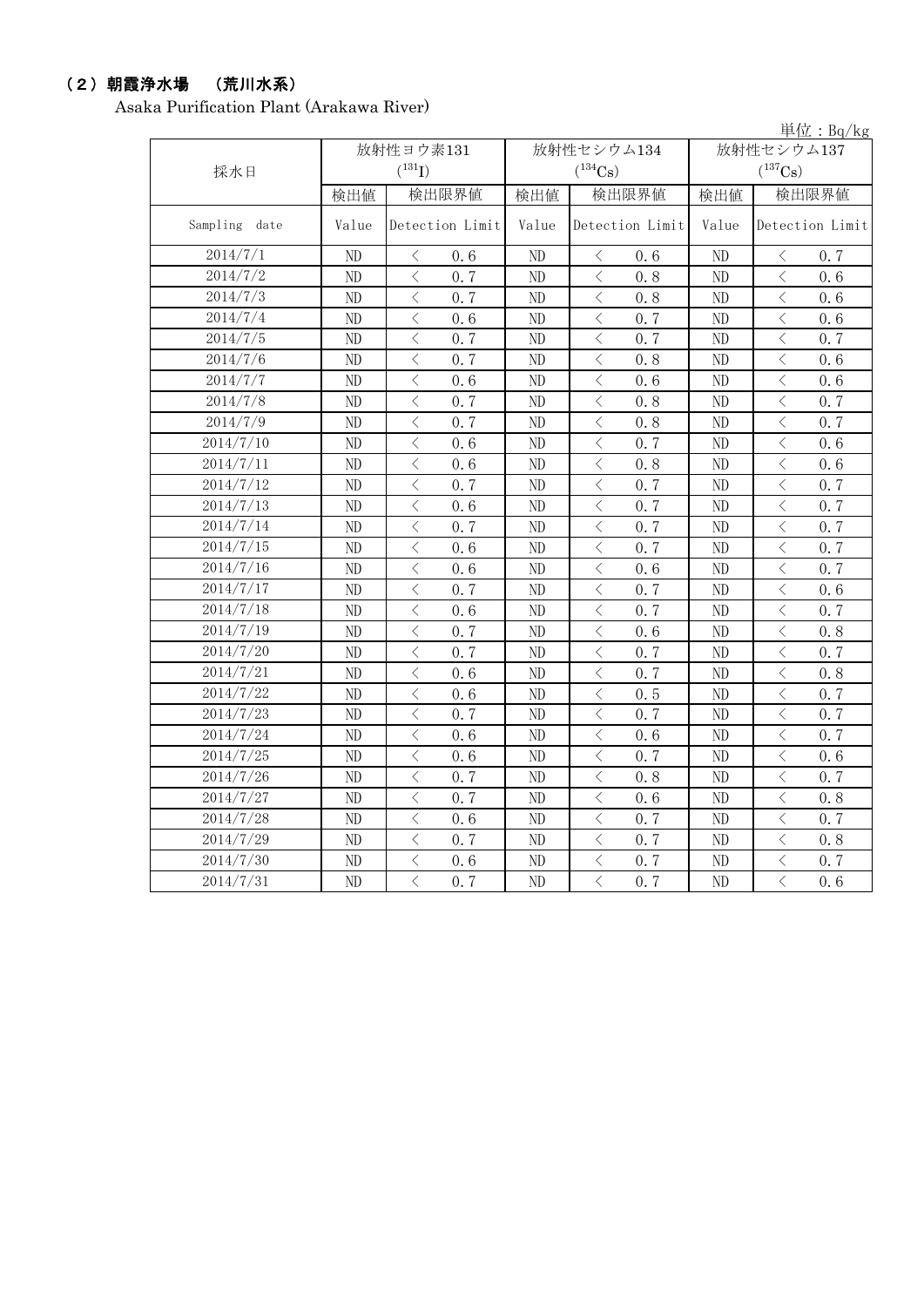## (3)小作浄水場 (多摩川水系)

Ozaku Purification Plant (Tamagawa River)

|               |       |                                                 |          |                                                 |            | 単位: $Bq/kg$                                      |  |
|---------------|-------|-------------------------------------------------|----------|-------------------------------------------------|------------|--------------------------------------------------|--|
|               |       | 放射性ヨウ素131                                       |          | 放射性セシウム134                                      | 放射性セシウム137 |                                                  |  |
| 採水日           |       | $(^{131}I)$                                     |          | $(^{134}\mathrm{Cs})$                           |            | $(^{137}Cs)$                                     |  |
|               | 検出値   | 検出限界値                                           | 検出値      | 検出限界値                                           | 検出値        | 検出限界値                                            |  |
| Sampling date | Value | Detection Limit                                 | Value    | Detection Limit                                 | Value      | Detection Limit                                  |  |
| 2014/7/1      | ND    | $\langle$<br>0.6                                | ND       | 0.7<br>$\lt$                                    | ND         | $\lt$<br>0, 7                                    |  |
| 2014/7/2      | ND    | $\lt$<br>0.7                                    | $\rm ND$ | $\langle$<br>0.7                                | ND         | $\lt$<br>0.6                                     |  |
| 2014/7/3      | ND    | $\lt$<br>0.6                                    | ND       | $\,<\,$<br>0.6                                  | ND         | $\langle$<br>0.6                                 |  |
| 2014/7/4      | ND    | $\langle$<br>0.6                                | ND       | $\langle$<br>0.6                                | ND         | $\langle$<br>0.7                                 |  |
| 2014/7/5      | ND    | $\langle$<br>0.7                                | ND       | $\lt$<br>0.8                                    | ND         | $\langle$<br>0.7                                 |  |
| 2014/7/6      | ND    | $\lt$<br>0.7                                    | ND       | $\lt$<br>0.6                                    | ND         | $\langle$<br>0.7                                 |  |
| 2014/7/7      | ND    | $\langle$<br>0.6                                | ND       | $\,<\,$<br>0.7                                  | ND         | $\langle$<br>0.7                                 |  |
| 2014/7/8      | ND    | $\overline{\left\langle \right\rangle }$<br>0.6 | ND       | $\, < \,$<br>0.7                                | ND         | $\langle$<br>0.7                                 |  |
| 2014/7/9      | ND    | $\langle$<br>0.6                                | ND       | $\,$ $\,$ $\,$<br>0.7                           | ND         | $\langle$<br>0.7                                 |  |
| 2014/7/10     | ND    | $\lt$<br>0.7                                    | ND       | $\lt$<br>0.8                                    | ND         | $\lt$<br>0.5                                     |  |
| 2014/7/11     | ND    | $\langle$<br>0.7                                | ND       | $\,<\,$<br>0.7                                  | ND         | $\langle$<br>0.6                                 |  |
| 2014/7/12     | ND    | $\lt$<br>0.7                                    | ND       | $\lt$<br>0.8                                    | ND         | $\langle$<br>0.7                                 |  |
| 2014/7/13     | ND    | $\langle$<br>0.7                                | ND       | $\lt$<br>0.6                                    | ND         | $\langle$<br>0, 7                                |  |
| 2014/7/14     | ND    | $\overline{\left\langle \right\rangle }$<br>0.8 | ND       | $\langle$<br>0.7                                | ND         | $\overline{\left\langle \right\rangle }$<br>0, 7 |  |
| 2014/7/15     | ND    | $\overline{\left\langle \right\rangle }$<br>0.6 | ND       | $\,$ $\,$ $\,$<br>0.6                           | ND         | $\overline{\left\langle \right\rangle }$<br>0.7  |  |
| 2014/7/16     | ND    | $\overline{\left\langle \right\rangle }$<br>0.7 | ND       | $\langle$<br>0.7                                | ND         | $\overline{\left\langle \right\rangle }$<br>0.6  |  |
| 2014/7/17     | ND    | $\langle$<br>0.7                                | ND       | $\,$ $\,$ $\,$<br>0.6                           | ND         | $\overline{\left\langle \right\rangle }$<br>0.6  |  |
| 2014/7/18     | ND    | $\langle$<br>0.7                                | ND       | $\,<\,$<br>0.8                                  | ND         | $\overline{\left\langle \right\rangle }$<br>0, 7 |  |
| 2014/7/19     | ND    | $\langle$<br>0.8                                | ND       | $\,<\,$<br>0.9                                  | ND         | $\overline{\left\langle \right\rangle }$<br>0, 6 |  |
| 2014/7/20     | ND    | $\langle$<br>0.7                                | ND       | $\bigl\langle$<br>0.7                           | ND         | $\overline{\left\langle \right\rangle }$<br>0.5  |  |
| 2014/7/21     | ND    | $\overline{\left\langle \right\rangle }$<br>0.7 | ND       | $\langle$<br>0.7                                | ND         | $\overline{\left\langle \right\rangle }$<br>0.8  |  |
| 2014/7/22     | ND    | $\overline{\left\langle \right\rangle }$<br>0.7 | ND       | $\,$ $\,$ $\,$<br>0.7                           | ND         | $\overline{\left\langle \right\rangle }$<br>0.5  |  |
| 2014/7/23     | ND    | $\overline{\left\langle \right\rangle }$<br>0.6 | ND       | $\,$ $\,$ $\,$<br>0.6                           | ND         | $\overline{\left\langle \right\rangle }$<br>0.6  |  |
| 2014/7/24     | ND    | $\langle$<br>0.6                                | ND       | $\overline{\left\langle \right\rangle }$<br>0.7 | ND         | $\overline{\left\langle \right\rangle }$<br>0.7  |  |
| 2014/7/25     | ND    | $\langle$<br>0.6                                | ND       | $\langle$<br>0.6                                | ND         | $\langle$<br>0.8                                 |  |
| 2014/7/26     | ND    | $\langle$<br>0.8                                | ND       | $\,<\,$<br>0.6                                  | ND         | $\langle$<br>0.7                                 |  |
| 2014/7/27     | ND    | $\lt$<br>0.7                                    | ND       | $\langle$<br>0.7                                | ND         | $\lt$<br>0.7                                     |  |
| 2014/7/28     | ND    | $\langle$<br>0.6                                | ND       | $\,<\,$<br>0.8                                  | ND         | $\langle$<br>0, 7                                |  |
| 2014/7/29     | ND    | $\overline{\left\langle \right\rangle }$<br>0.6 | ND       | $\overline{\left\langle \right\rangle }$<br>0.7 | ND         | $\overline{\left\langle \right\rangle }$<br>0.8  |  |
| 2014/7/30     | ND    | $\, \zeta \,$<br>0.6                            | ND       | $\,<\,$<br>0.7                                  | ND         | $\langle$<br>0.6                                 |  |
| 2014/7/31     | ND    | $\overline{\langle}$<br>0.7                     | ND       | $\overline{\langle}$<br>0.7                     | ND         | $\overline{\left\langle \right\rangle }$<br>0.6  |  |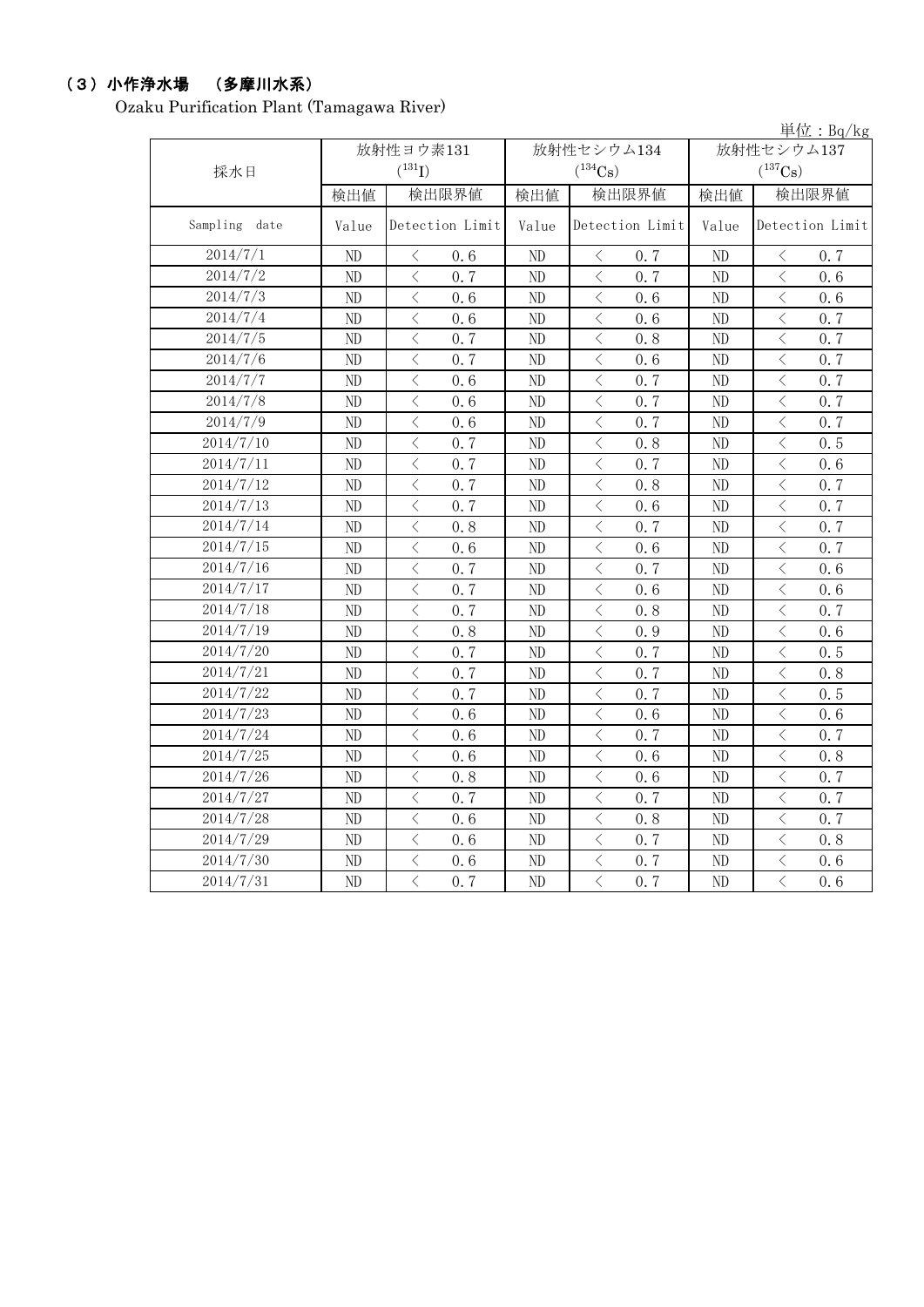## (4)東村山浄水場 (多摩川・荒川水系)

Higashi-murayama Purification Plant (Tamagawa・Arakawa River)

|               |          |                                                 |       |                                                 |          | 単位: $Bq/kg$                                      |
|---------------|----------|-------------------------------------------------|-------|-------------------------------------------------|----------|--------------------------------------------------|
|               |          | 放射性ヨウ素131                                       |       | 放射性セシウム134                                      |          | 放射性セシウム137                                       |
| 採水日           |          | $(^{131}I)$                                     |       | $(^{134}Cs)$                                    |          | $(^{137}Cs)$                                     |
|               | 検出値      | 検出限界値                                           | 検出値   | 検出限界値                                           | 検出値      | 検出限界値                                            |
| Sampling date | Value    | Detection Limit                                 | Value | Detection Limit                                 | Value    | Detection Limit                                  |
| 2014/7/1      | ND       | $\langle$<br>0.6                                | ND    | $\langle$<br>0.8                                | ND       | 0.6<br>$\lt$                                     |
| 2014/7/2      | ND       | $\langle$<br>0, 6                               | ND    | $\langle$<br>0.6                                | $\rm ND$ | 0, 7<br>$\langle$                                |
| 2014/7/3      | $\rm ND$ | $\lt$<br>0.7                                    | ND    | $\lt$<br>0.6                                    | $\rm ND$ | $\langle$<br>0.8                                 |
| 2014/7/4      | ND       | $\langle$<br>0.5                                | ND    | $\langle$<br>0.7                                | ND       | $\lt$<br>0.7                                     |
| 2014/7/5      | ND       | $\,$ $\,$ $\,$<br>0.7                           | ND    | $\lt$<br>0.7                                    | $\rm ND$ | $\langle$<br>0.6                                 |
| 2014/7/6      | ND       | $\langle$<br>0.7                                | ND    | $\lt$<br>0.6                                    | ND       | $\lt$<br>0.6                                     |
| 2014/7/7      | ND       | $\lt$<br>0.7                                    | ND    | $\lt$<br>0.7                                    | ND       | $\lt$<br>0.8                                     |
| 2014/7/8      | $\rm ND$ | $\lt$<br>0.6                                    | ND    | $\lt$<br>0.6                                    | ND       | $\lt$<br>0.7                                     |
| 2014/7/9      | ND       | $\langle$<br>0.6                                | ND    | $\lt$<br>0.7                                    | ND       | $\lt$<br>0.7                                     |
| 2014/7/10     | ND       | $\lt$<br>0.6                                    | ND    | $\langle$<br>0.7                                | ND       | $\,$ $\,$ $\,$<br>0.7                            |
| 2014/7/11     | ND       | $\lt$<br>0.6                                    | ND    | $\lt$<br>0.7                                    | ND       | $\lt$<br>0.7                                     |
| 2014/7/12     | ND       | $\overline{\left\langle \right\rangle }$<br>0.7 | ND    | $\langle$<br>0.7                                | ND       | $\overline{\left\langle \right\rangle }$<br>0.6  |
| 2014/7/13     | ND       | $\langle$<br>0.7                                | ND    | $\overline{\left\langle \right\rangle }$<br>0.7 | ND       | $\overline{\left\langle \right\rangle }$<br>0.8  |
| 2014/7/14     | ND       | $\overline{\left\langle \right\rangle }$<br>0.6 | ND    | $\langle$<br>0.8                                | ND       | $\lt$<br>0.8                                     |
| 2014/7/15     | ND       | $\langle$<br>0.6                                | ND    | $\lt$<br>0.5                                    | ND       | $\langle$<br>0.6                                 |
| 2014/7/16     | ND       | $\langle$<br>0.6                                | ND    | $\overline{\left\langle \right\rangle }$<br>0.7 | ND       | $\langle$<br>0.7                                 |
| 2014/7/17     | ND       | $\,$ $\,$ $\,$<br>0.6                           | ND    | $\langle$<br>0.7                                | ND       | $\langle$<br>0.7                                 |
| 2014/7/18     | ND       | $\overline{\left\langle \right\rangle }$<br>0.8 | ND    | $\langle$<br>0.5                                | ND       | $\langle$<br>0, 8                                |
| 2014/7/19     | ND       | $\langle$<br>0.7                                | ND    | $\lt$<br>0.8                                    | ND       | $\langle$<br>0, 7                                |
| 2014/7/20     | ND       | $\overline{\left\langle \right\rangle }$<br>0.6 | ND    | $\langle$<br>0.5                                | ND       | $\langle$<br>0.7                                 |
| 2014/7/21     | ND       | $\overline{\left\langle \right\rangle }$<br>0.6 | ND    | $\langle$<br>0.7                                | ND       | $\overline{\left\langle \right\rangle }$<br>0, 7 |
| 2014/7/22     | ND       | $\langle$<br>0.7                                | ND    | $\langle$<br>0, 7                               | ND       | $\langle$<br>0, 6                                |
| 2014/7/23     | ND       | $\langle$<br>0.7                                | ND    | $\langle$<br>0.8                                | ND       | $\overline{\left\langle \right\rangle }$<br>0.7  |
| 2014/7/24     | ND       | $\overline{\left\langle \right\rangle }$<br>0.6 | ND    | $\langle$<br>0.7                                | ND       | $\langle$<br>0.7                                 |
| 2014/7/25     | ND       | $\overline{\left\langle \right\rangle }$<br>0.7 | ND    | $\lt$<br>0.5                                    | ND       | $\langle$<br>0.7                                 |
| 2014/7/26     | ND       | $\langle$<br>0.6                                | ND    | $\langle$<br>0.6                                | ND       | $\langle$<br>0.7                                 |
| 2014/7/27     | ND       | $\lt$<br>0.6                                    | ND    | $\lt$<br>0.6                                    | ND       | $\lt$<br>0.7                                     |
| 2014/7/28     | ND       | $\lt$<br>0.7                                    | ND    | $\lt$<br>0.7                                    | ND       | $\,$ $\,$ $\,$<br>0.8                            |
| 2014/7/29     | ND       | $\langle$<br>0.6                                | ND    | $\langle$<br>0, 7                               | ND       | $\langle$<br>0.6                                 |
| 2014/7/30     | ND       | $\lt$<br>0.6                                    | ND    | $\lt$<br>0.6                                    | ND       | $\lt$<br>0.6                                     |
| 2014/7/31     | ND       | $\overline{\left\langle \right\rangle }$<br>0.6 | ND    | $\lt$<br>0.5                                    | ND       | $\langle$<br>0.7                                 |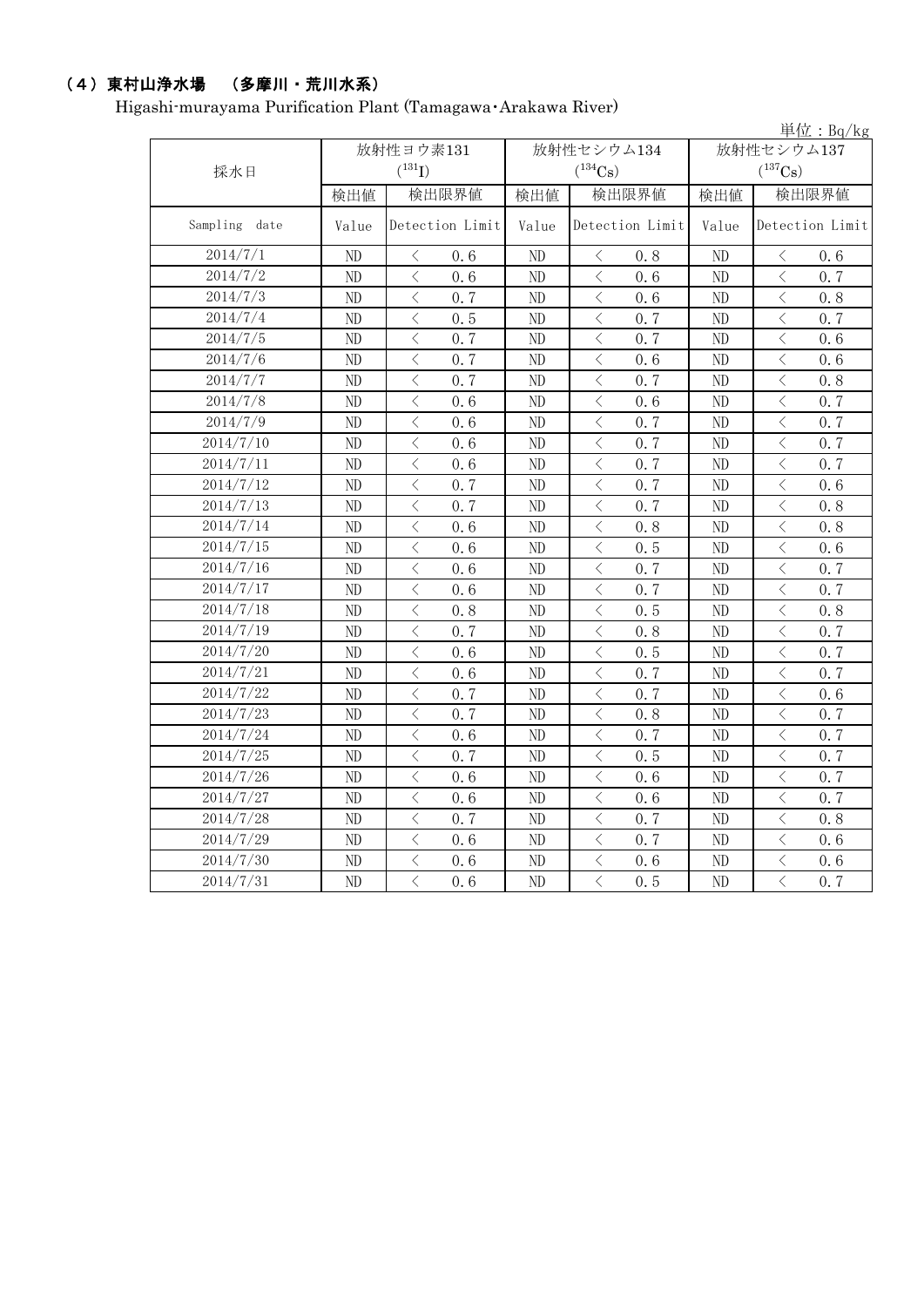## (5)長沢浄水場 (相模川水系)

Nagasawa Purification Plant (Sagamigawa River)

|               |       |                                                                                                                                                                                                                                                                                                                                                                                                                                                                                                                                                                                                                                                                                           |       |                                                 |          | $\vert \dot{\Xi} \vert \dot{\Xi}$ : Bq/kg       |
|---------------|-------|-------------------------------------------------------------------------------------------------------------------------------------------------------------------------------------------------------------------------------------------------------------------------------------------------------------------------------------------------------------------------------------------------------------------------------------------------------------------------------------------------------------------------------------------------------------------------------------------------------------------------------------------------------------------------------------------|-------|-------------------------------------------------|----------|-------------------------------------------------|
|               |       | 放射性ヨウ素131                                                                                                                                                                                                                                                                                                                                                                                                                                                                                                                                                                                                                                                                                 |       | 放射性セシウム134                                      |          | 放射性セシウム137                                      |
| 採水日           |       | $(^{131}I)$                                                                                                                                                                                                                                                                                                                                                                                                                                                                                                                                                                                                                                                                               |       | $(^{134}Cs)$                                    |          | $(^{137}\mathrm{Cs})$                           |
|               | 検出値   | 検出限界値                                                                                                                                                                                                                                                                                                                                                                                                                                                                                                                                                                                                                                                                                     | 検出値   | 検出限界値                                           | 検出値      | 検出限界値                                           |
| Sampling date | Value | Detection Limit                                                                                                                                                                                                                                                                                                                                                                                                                                                                                                                                                                                                                                                                           | Value | Detection Limit                                 | Value    | Detection Limit                                 |
| 2014/7/1      | ND    | 0, 7<br>$\lt$                                                                                                                                                                                                                                                                                                                                                                                                                                                                                                                                                                                                                                                                             | ND    | $\lt$<br>0, 7                                   | ND       | 0, 8<br>$\lt$                                   |
| 2014/7/2      | ND    | $\,$ $\,$ $\,$<br>0.7                                                                                                                                                                                                                                                                                                                                                                                                                                                                                                                                                                                                                                                                     | ND    | $\,$ $\,$ $\,$<br>0, 7                          | ND       | $\overline{\left\langle \right\rangle }$<br>0.7 |
| 2014/7/3      | ND    | $\overline{\left\langle \right. }% ,\left\langle \overline{\left\langle \right. }% ,\left\langle \overline{\left\langle \right\rangle }\right\rangle \right.$<br>0.5                                                                                                                                                                                                                                                                                                                                                                                                                                                                                                                      | ND    | $\,$ $\,$ $\,$<br>0.7                           | ND       | $\langle$<br>0.7                                |
| 2014/7/4      | ND    | $\lt$<br>0.7                                                                                                                                                                                                                                                                                                                                                                                                                                                                                                                                                                                                                                                                              | ND    | $\langle$<br>0.6                                | ND       | $\lt$<br>0.9                                    |
| 2014/7/5      | ND    | $\overline{\left\langle \right\rangle }$<br>0.8                                                                                                                                                                                                                                                                                                                                                                                                                                                                                                                                                                                                                                           | ND    | $\,<\,$<br>0.7                                  | ND       | $\langle$<br>0.6                                |
| 2014/7/6      | ND    | $\langle$<br>0.7                                                                                                                                                                                                                                                                                                                                                                                                                                                                                                                                                                                                                                                                          | ND    | $\langle$<br>0.6                                | $\rm ND$ | $\langle$<br>0.6                                |
| 2014/7/7      | ND    | $\overline{\left\langle \right\rangle }$<br>0.6                                                                                                                                                                                                                                                                                                                                                                                                                                                                                                                                                                                                                                           | ND    | $\,$ $\,$ $\,$<br>0.7                           | ND       | $\lt$<br>0.7                                    |
| 2014/7/8      | ND    | $\langle$<br>0.6                                                                                                                                                                                                                                                                                                                                                                                                                                                                                                                                                                                                                                                                          | ND    | $\, < \,$<br>0.7                                | $\rm ND$ | $\langle$<br>0.6                                |
| 2014/7/9      | ND    | $\overline{\left\langle \right\rangle }$<br>0.6                                                                                                                                                                                                                                                                                                                                                                                                                                                                                                                                                                                                                                           | ND    | $\langle$<br>0.8                                | ND       | $\langle$<br>0.8                                |
| 2014/7/10     | ND    | $\overline{\left\langle \right. }% ,\left\langle \overline{\left\langle \right. }% ,\left\langle \overline{\left\langle \right\rangle }\right\rangle \right.$<br>0.6                                                                                                                                                                                                                                                                                                                                                                                                                                                                                                                      | ND    | $\, < \,$<br>0.6                                | ND       | $\langle$<br>0.7                                |
| 2014/7/11     | ND    | $\overline{\left\langle \right\rangle }$<br>0.7                                                                                                                                                                                                                                                                                                                                                                                                                                                                                                                                                                                                                                           | ND    | $\langle$<br>0.8                                | ND       | $\langle$<br>0.8                                |
| 2014/7/12     | ND    | $\overline{\left\langle \right\rangle }$<br>0.8                                                                                                                                                                                                                                                                                                                                                                                                                                                                                                                                                                                                                                           | ND    | $\,$ $\,$ $\,$<br>0.6                           | $\rm ND$ | $\langle$<br>0.7                                |
| 2014/7/13     | ND    | $\overline{\left\langle \right\rangle }$<br>0.6                                                                                                                                                                                                                                                                                                                                                                                                                                                                                                                                                                                                                                           | ND    | $\,<\,$<br>0.7                                  | $\rm ND$ | $\lt$<br>0.7                                    |
| 2014/7/14     | ND    | $\overline{\left\langle \right\rangle }$<br>0.7                                                                                                                                                                                                                                                                                                                                                                                                                                                                                                                                                                                                                                           | ND    | $\,$ $\,$ $\,$<br>0.6                           | ND       | $\langle$<br>0.7                                |
| 2014/7/15     | ND    | $\overline{\left\langle \right\rangle }$<br>0.8                                                                                                                                                                                                                                                                                                                                                                                                                                                                                                                                                                                                                                           | ND    | $\lt$<br>0.8                                    | ND       | $\langle$<br>0.6                                |
| 2014/7/16     | ND    | $\overline{\left\langle \right\rangle }$<br>0.7                                                                                                                                                                                                                                                                                                                                                                                                                                                                                                                                                                                                                                           | ND    | $\lt$<br>0.6                                    | ND       | $\overline{\left\langle \right\rangle }$<br>0.7 |
| 2014/7/17     | ND    | $\overline{\left\langle \right\rangle }$<br>0.7                                                                                                                                                                                                                                                                                                                                                                                                                                                                                                                                                                                                                                           | ND    | $\overline{\left\langle \right\rangle }$<br>0.5 | $\rm ND$ | $\overline{\left\langle \right\rangle }$<br>0.6 |
| 2014/7/18     | ND    | $\overline{\left\langle \right\rangle }$<br>0.6                                                                                                                                                                                                                                                                                                                                                                                                                                                                                                                                                                                                                                           | ND    | $\lt$<br>0.7                                    | ND       | $\overline{\left\langle \right\rangle }$<br>0.6 |
| 2014/7/19     | ND    | $\overline{\left\langle \right\rangle }$<br>0.7                                                                                                                                                                                                                                                                                                                                                                                                                                                                                                                                                                                                                                           | ND    | $\, < \,$<br>0.7                                | ND       | $\langle$<br>0.9                                |
| 2014/7/20     | ND    | $\overline{\left\langle \right\rangle }$<br>0.7                                                                                                                                                                                                                                                                                                                                                                                                                                                                                                                                                                                                                                           | ND    | $\,$ $\,$ $\,$<br>0.7                           | ND       | $\overline{\left\langle \right\rangle }$<br>0.7 |
| 2014/7/21     | ND    | $\overline{\left\langle \right\rangle }$<br>0.7                                                                                                                                                                                                                                                                                                                                                                                                                                                                                                                                                                                                                                           | ND    | $\,$ $\,$ $\,$<br>0.7                           | ND       | $\langle$<br>0.7                                |
| 2014/7/22     | ND    | $\overline{\left\langle \right. }% ,\left\langle \overline{\left\langle \right. }\right\rangle _{0}\right\langle \left. \overline{\left\langle \right. }\right\rangle _{0}\left\langle \overline{\left\langle \right. }\right\rangle _{0}\left\langle \overline{\left\langle \right. }\right\rangle _{0}\left\langle \overline{\left\langle \right. }\right\rangle _{0}\left\langle \overline{\left\langle \right. }\right\rangle _{0}\left\langle \overline{\left\langle \right. }\right\rangle _{0}\left\langle \overline{\left\langle \right. }\right\rangle _{0}\left\langle \overline{\left\langle \right. }\right\rangle _{0}\left\langle \overline{\left\langle \right. }\$<br>0.6 | ND    | $\langle$<br>0.7                                | ND       | $\langle$<br>0.8                                |
| 2014/7/23     | ND    | $\overline{\left\langle \right\rangle }$<br>0.7                                                                                                                                                                                                                                                                                                                                                                                                                                                                                                                                                                                                                                           | ND    | $\, < \,$<br>0.7                                | ND       | $\overline{\left\langle \right\rangle }$<br>0.7 |
| 2014/7/24     | ND    | $\overline{\left\langle \right\rangle }$<br>0.7                                                                                                                                                                                                                                                                                                                                                                                                                                                                                                                                                                                                                                           | ND    | $\, < \,$<br>0.6                                | ND       | $\overline{\left\langle \right\rangle }$<br>0.8 |
| 2014/7/25     | ND    | $\overline{\left\langle \right\rangle }$<br>0.5                                                                                                                                                                                                                                                                                                                                                                                                                                                                                                                                                                                                                                           | ND    | $\langle$<br>0.7                                | ND       | $\langle$<br>0.7                                |
| 2014/7/26     | ND    | $\overline{\left\langle \right\rangle }$<br>0.7                                                                                                                                                                                                                                                                                                                                                                                                                                                                                                                                                                                                                                           | ND    | $\,$ $\,$ $\,$<br>0.6                           | ND       | $\overline{\langle}$<br>0.7                     |
| 2014/7/27     | ND    | $\overline{\left\langle \right. }% ,\left\langle \overline{\left\langle \right. }\right\rangle _{0}\right\langle \left. \overline{\left\langle \right. }\right\rangle _{0}\left\langle \overline{\left\langle \right. }\right\rangle _{0}\left\langle \overline{\left\langle \right. }\right\rangle _{0}\left\langle \overline{\left\langle \right. }\right\rangle _{0}\left\langle \overline{\left\langle \right. }\right\rangle _{0}\left\langle \overline{\left\langle \right. }\right\rangle _{0}\left\langle \overline{\left\langle \right. }\right\rangle _{0}\left\langle \overline{\left\langle \right. }\right\rangle _{0}\left\langle \overline{\left\langle \right. }\$<br>0.6 | ND    | $\, <\,$<br>0.7                                 | ND       | $\, <\,$<br>0.8                                 |
| 2014/7/28     | ND    | $\overline{\left\langle \right\rangle }$<br>0.7                                                                                                                                                                                                                                                                                                                                                                                                                                                                                                                                                                                                                                           | ND    | $\,$ $\,$ $\,$<br>0.6                           | ND       | $\langle$<br>0.7                                |
| 2014/7/29     | ND    | $\overline{\left\langle \right\rangle }$<br>0.6                                                                                                                                                                                                                                                                                                                                                                                                                                                                                                                                                                                                                                           | ND    | $\langle$<br>0.6                                | ND       | $\overline{\left\langle \right\rangle }$<br>0.7 |
| 2014/7/30     | ND    | $\overline{\left\langle \right. }% ,\left\langle \overline{\left\langle \right. }% ,\left\langle \overline{\left\langle \right\rangle }\right\rangle \right.$<br>0.7                                                                                                                                                                                                                                                                                                                                                                                                                                                                                                                      | ND    | $\,<\,$<br>0.7                                  | ND       | $\langle$<br>0.7                                |
| 2014/7/31     | ND    | $\overline{\langle}$<br>0.7                                                                                                                                                                                                                                                                                                                                                                                                                                                                                                                                                                                                                                                               | ND    | $\overline{\left\langle \right\rangle }$<br>0.7 | ND       | $\overline{\langle}$<br>0.7                     |